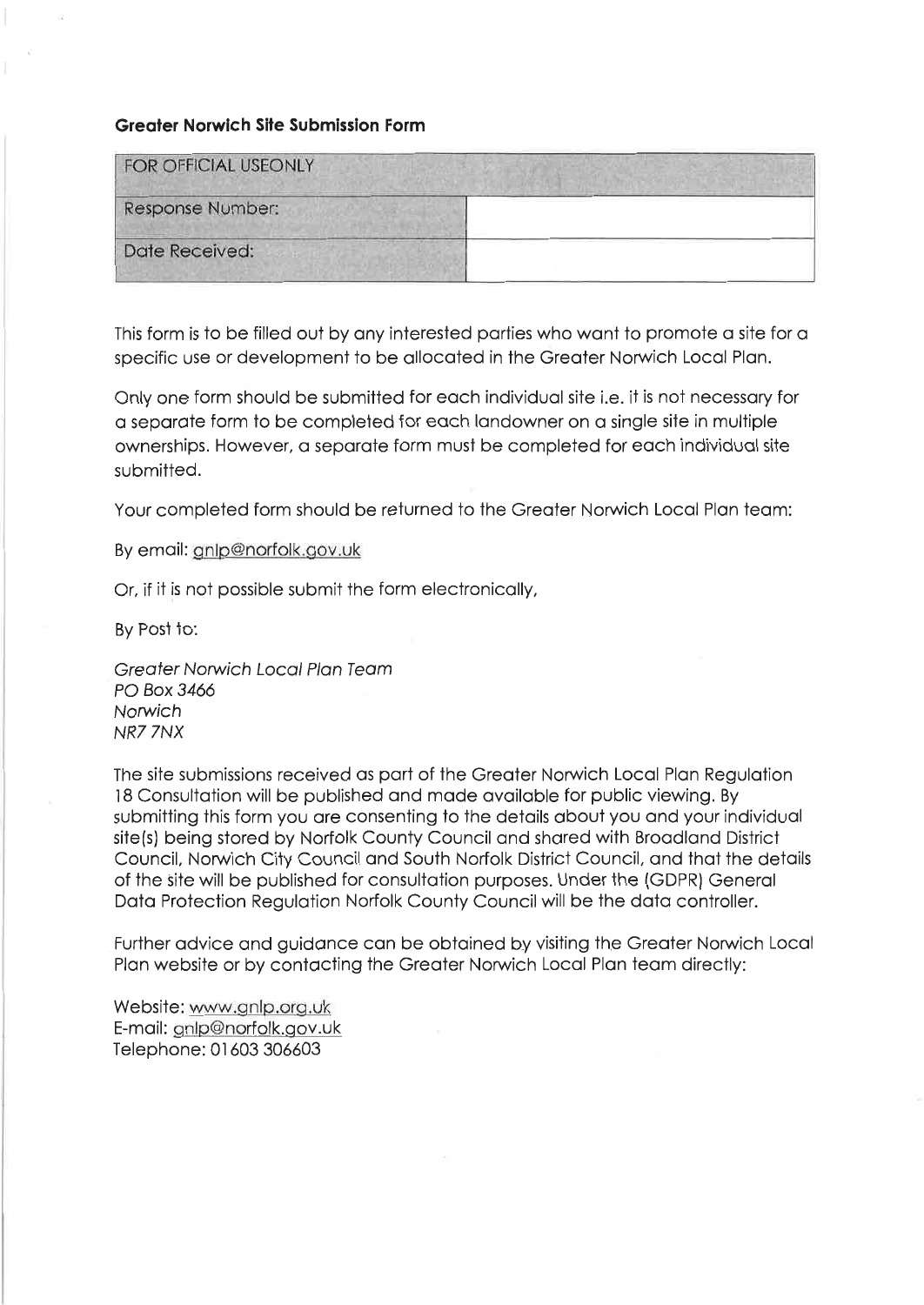| 1a. Contact Details              |                                          |
|----------------------------------|------------------------------------------|
| Title                            |                                          |
| <b>First Name</b>                |                                          |
| Last Name                        | ICHOLAS                                  |
| Job Title (where relevant)       |                                          |
| Organisation (where<br>relevant) |                                          |
| <b>Address</b>                   |                                          |
| Post Code                        |                                          |
| Telephone Number                 |                                          |
| <b>Email Address</b>             |                                          |
| 1b. I am                         |                                          |
| Owner of the site<br>I.AM.       | Parish/Town Council<br>$B$ Horsford      |
| Developer<br>None                | Community Group<br>Do not now.           |
| Land Agent<br>NOVE               | <b>Local Resident</b><br>Do not now      |
| Planning Consultant              | <b>Registered Social Landlord</b><br>N/A |
| Nowe<br>Other (please specify):  | $\mathfrak{D}6$                          |
|                                  |                                          |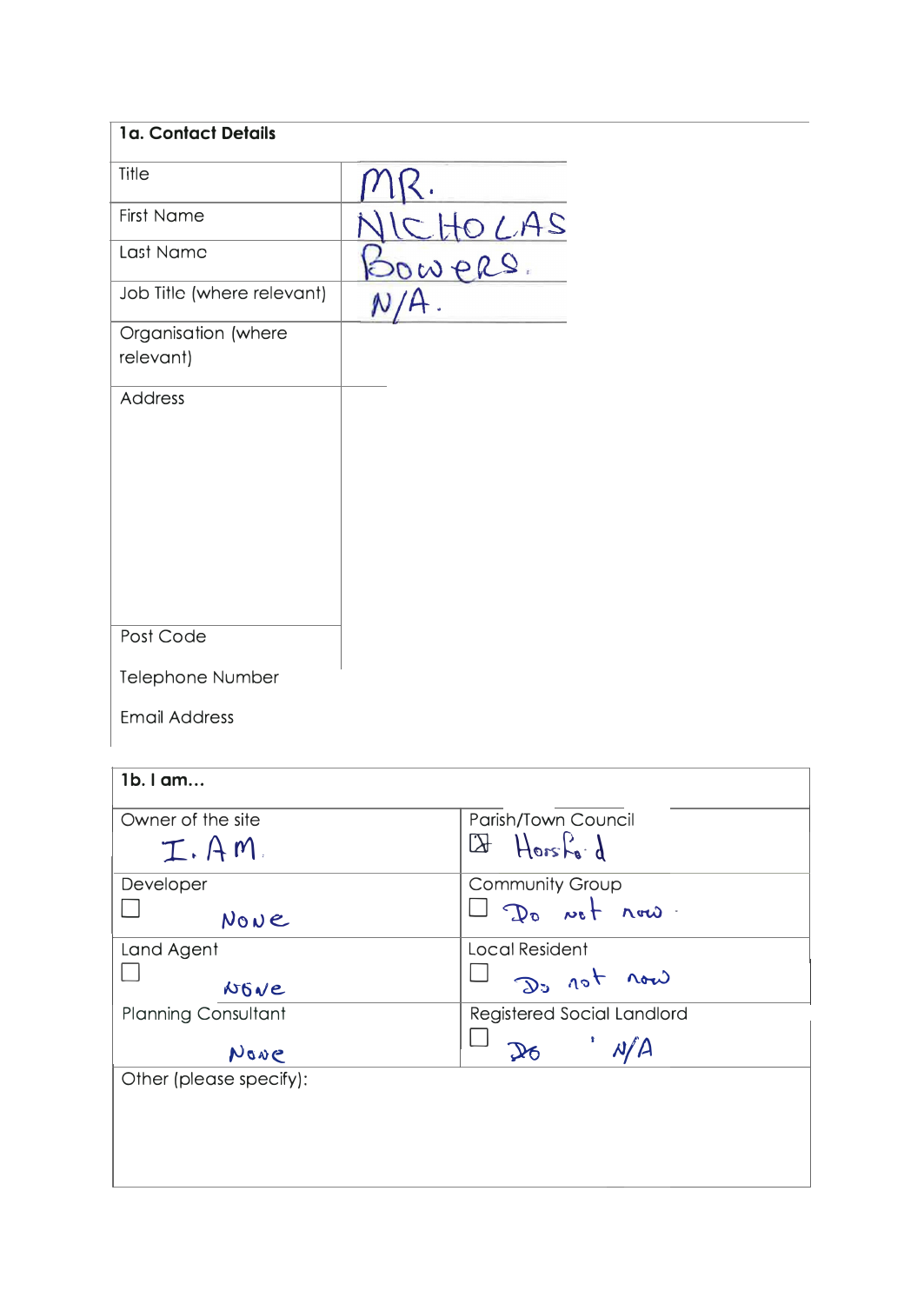| 1c. Client/Landowner Details (if different from question 1a) |  |  |  |
|--------------------------------------------------------------|--|--|--|
| Title                                                        |  |  |  |
| <b>First Name</b>                                            |  |  |  |
| Last Name                                                    |  |  |  |
| Job Title (where relevant)                                   |  |  |  |
| Organisation (where<br>relevant)                             |  |  |  |
| Address                                                      |  |  |  |
|                                                              |  |  |  |
|                                                              |  |  |  |
|                                                              |  |  |  |
|                                                              |  |  |  |
|                                                              |  |  |  |
| Post Code                                                    |  |  |  |
| Telephone Number                                             |  |  |  |
| <b>Email Address</b>                                         |  |  |  |

Q,

| 2. Site Details                                                                                                                                                    |                                 |
|--------------------------------------------------------------------------------------------------------------------------------------------------------------------|---------------------------------|
| Site location / address and post<br>code                                                                                                                           | Next Field<br>$l_{\mathcal{D}}$ |
| (please include as an attachment<br>to this response form a location<br>plan of the site on an scaled OS<br>base with the boundaries of the<br>site clearly shown) | 1000 19340.<br>Next To Field    |
| Grid reference (if known)                                                                                                                                          | $GNL$ $POSO2$                   |
| Site area (hectares)                                                                                                                                               | $5.02.$ acres.                  |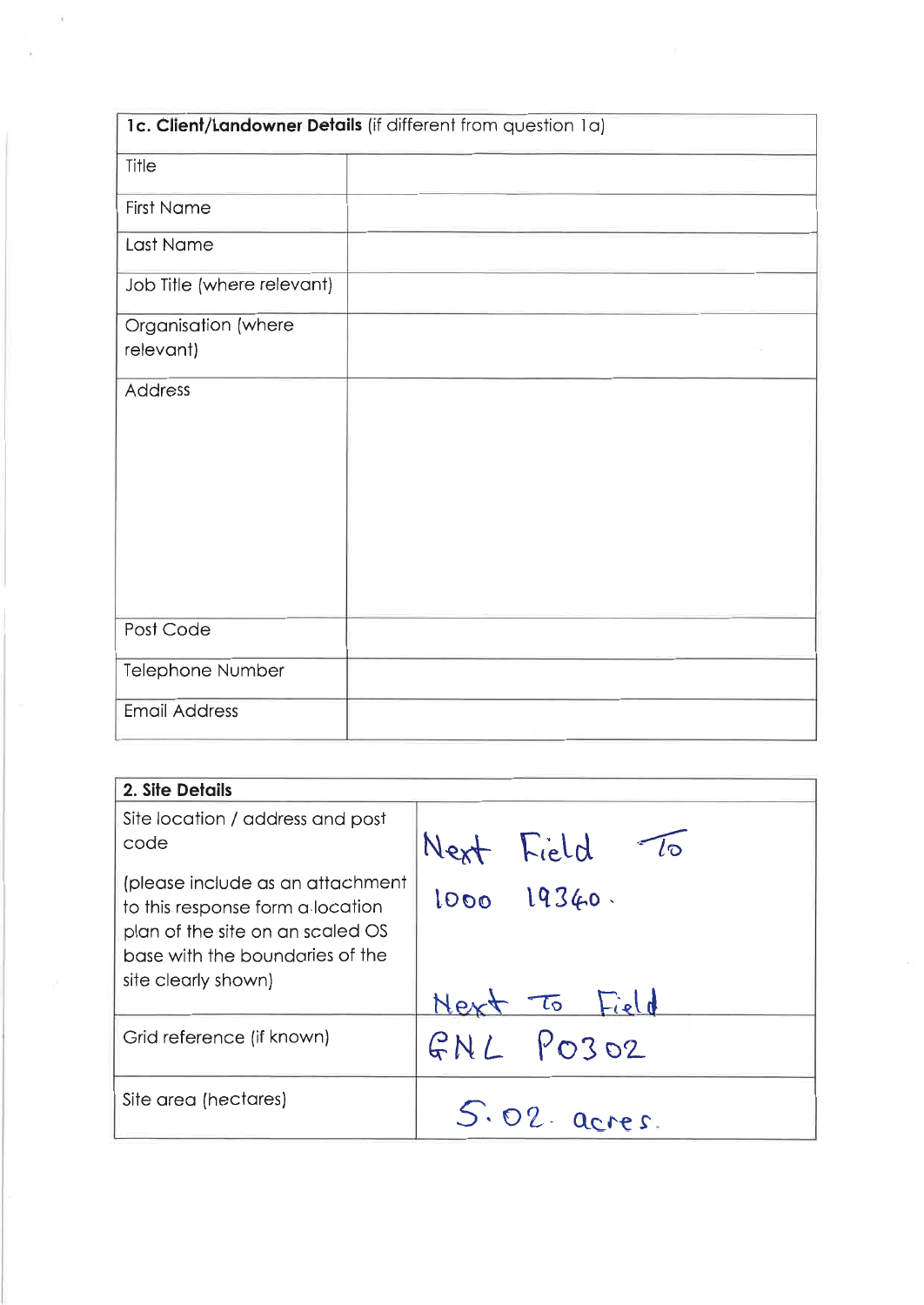| <b>Site Ownership</b><br>MR . MRS. H.N. Bowers                                                                                                                           |                                                                                                                                                                |                                                                           |  |  |
|--------------------------------------------------------------------------------------------------------------------------------------------------------------------------|----------------------------------------------------------------------------------------------------------------------------------------------------------------|---------------------------------------------------------------------------|--|--|
| 3a. I (or my client)<br>N/A                                                                                                                                              |                                                                                                                                                                |                                                                           |  |  |
| Is the sole owner of the<br>site                                                                                                                                         | Is a part owner of the site                                                                                                                                    | Do/Does not own (or hold<br>any legal interest in) the<br>site whatsoever |  |  |
| V Us.<br>$V_{PS}$ .                                                                                                                                                      | NO<br>$\Box$ No                                                                                                                                                | N<br>$N_{\bigodot}$                                                       |  |  |
|                                                                                                                                                                          | 3b. Please provide the name, address and contact details of the site's<br>landowner(s) and attach copies of all relevant title plans and deeds (if available). |                                                                           |  |  |
| MR. N N BOWERS.                                                                                                                                                          |                                                                                                                                                                |                                                                           |  |  |
|                                                                                                                                                                          |                                                                                                                                                                |                                                                           |  |  |
| 3c. If the site is in multiple<br>landownerships do all<br>landowners support your                                                                                       | Yes                                                                                                                                                            | No<br>$\big $ $N/A$                                                       |  |  |
| proposal for the site?<br>3d. If you answered no to the above question please provide details of why not all<br>of the sites owners support your proposals for the site. |                                                                                                                                                                |                                                                           |  |  |
|                                                                                                                                                                          |                                                                                                                                                                |                                                                           |  |  |
| N/A                                                                                                                                                                      |                                                                                                                                                                |                                                                           |  |  |
|                                                                                                                                                                          |                                                                                                                                                                |                                                                           |  |  |
|                                                                                                                                                                          |                                                                                                                                                                |                                                                           |  |  |
|                                                                                                                                                                          |                                                                                                                                                                |                                                                           |  |  |
| <b>Current and Historic Land Uses</b>                                                                                                                                    |                                                                                                                                                                |                                                                           |  |  |

**4a. Current Land Use** (Please describe the site's current land use e.g. agriculture, employment, unused/vacant etc.) 11 Maintanned" GRASS Land. **4b. Has the site been previously developed?**  No □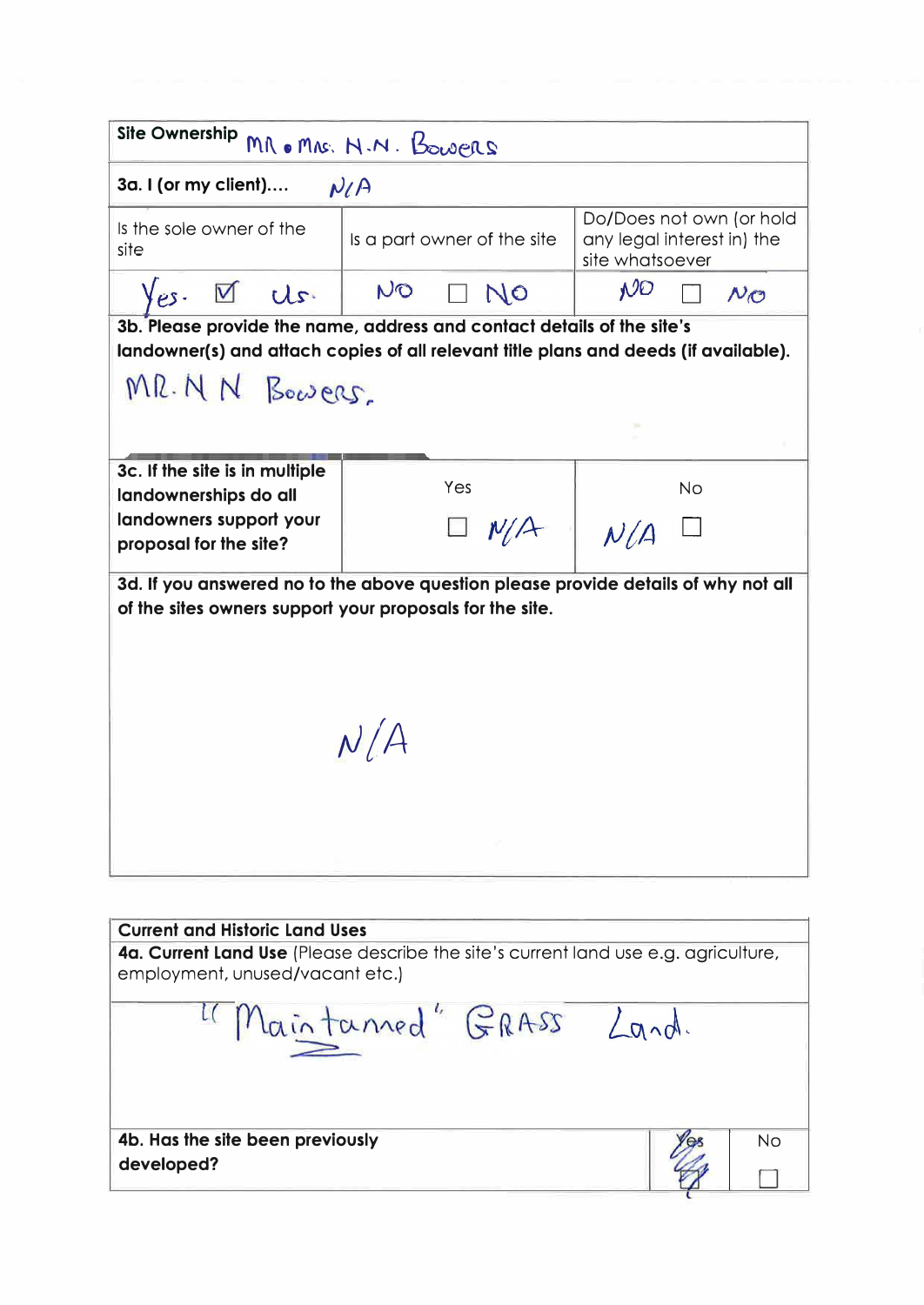4c. Describe any previous uses of the site. (please provide details of any relevant historic planning applications, including application numbers if known)

 $N/A$ 

### **Proposed Future Uses**

5a. Please provide a short description of the development or land use you proposed, including stating if it is for a settlement boundary revision (if you are proposing a site to be designated as local green space please go directly to

| question 6).                                                                                                                                       |                                                           |                          |  |
|----------------------------------------------------------------------------------------------------------------------------------------------------|-----------------------------------------------------------|--------------------------|--|
| Affordable Housing.                                                                                                                                |                                                           |                          |  |
|                                                                                                                                                    | 5b. Which of the following use or uses are you proposing? |                          |  |
| Market Housing                                                                                                                                     | <b>Business and offices</b>                               | Recreation & Leisure     |  |
| Affordable Housing<br>IV                                                                                                                           | General industrial                                        | Community Use [          |  |
| <b>Residential Care Home</b>                                                                                                                       | Storage and distribution                                  | Public Open Space        |  |
| Gypsy and Traveller<br><b>Pitches</b>                                                                                                              | Tourism                                                   | Other (Please Specify) [ |  |
| 5c. Please provide further details of your proposal, including details on number of<br>houses and proposed floorspace of commercial buildings etc. |                                                           |                          |  |
| More housing (Affordable ones)                                                                                                                     |                                                           |                          |  |
| 5d. Please describe any benefits to the Local Area that the development of the site<br>could provide.<br>more<br>Howing                            |                                                           |                          |  |
|                                                                                                                                                    |                                                           |                          |  |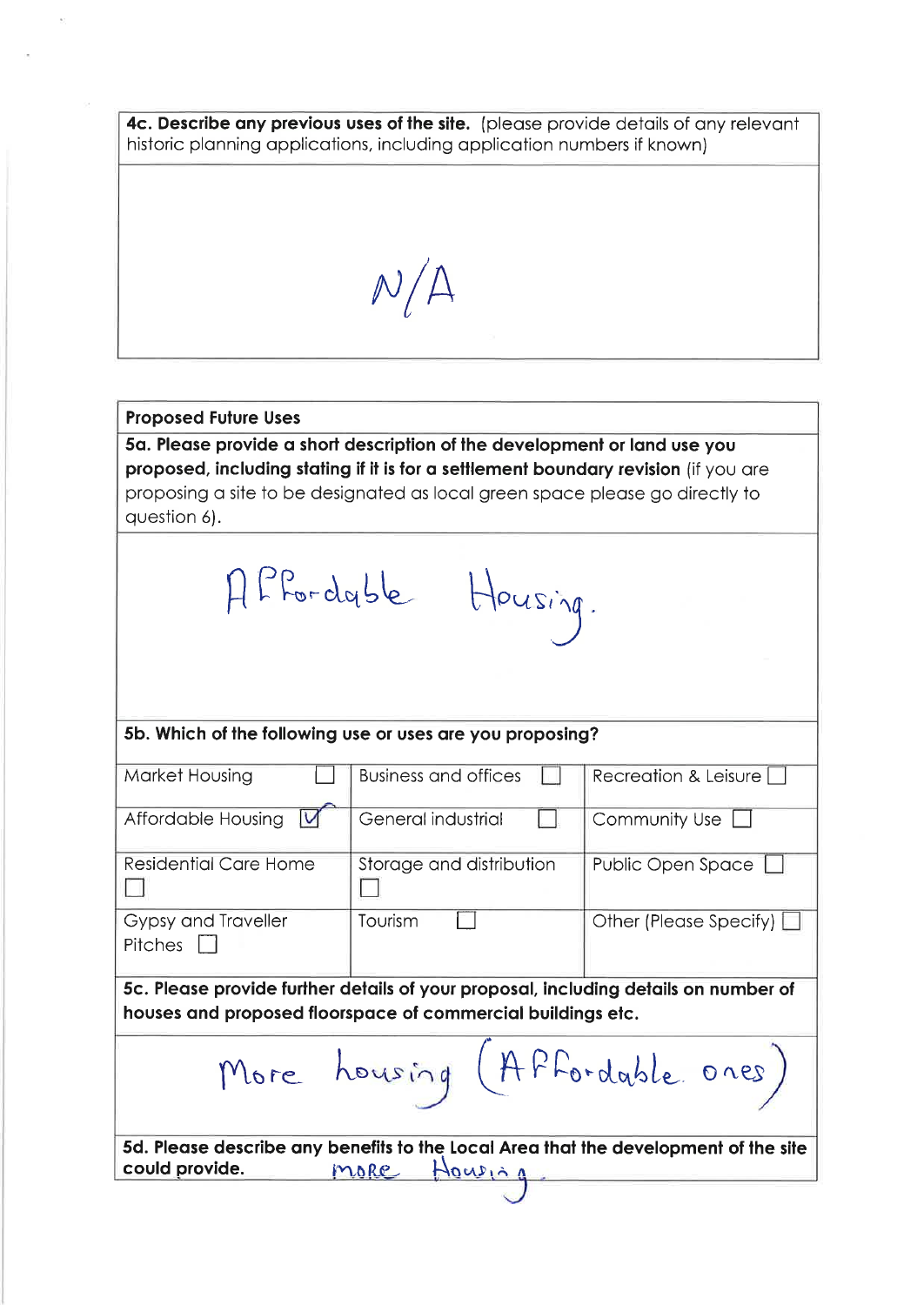### **Local Green Space**

If you are proposed a site to be designated as Local Green Space please complete the following questions. These questions do not need to be completed if you are not proposing a site as Local Green Space. Please consult the guidance notes for an explanation of Local Green Space Designations.

6a. Which community would the site serve and how would the designation of the site benefit that community.

 $N/A$ 

6b. Please describe why you consider the site to be of particular local significance e.g. recreational value, tranquillity or richness in wildlife.

 $N/A$ 

| <b>Site Features and Constraints</b>                                                       |
|--------------------------------------------------------------------------------------------|
| Are there any features of the site or limitations that may constrain development on        |
| this site (please give details)?<br>$\sqrt{0}$                                             |
| 7a. Site Access: Is there a current means of access to the site from the public            |
| highway, does this access need to be improved before development can take                  |
| place and are there any public rights of way that cross or adjoin the site?                |
|                                                                                            |
| Good access to main                                                                        |
|                                                                                            |
| <b>7b. Topography:</b> Are there any slopes or significant changes of in levels that could |
| affect the development of the site?<br>NO.                                                 |
|                                                                                            |
|                                                                                            |
|                                                                                            |
| 7c. Ground Conditions: Are ground conditions on the site stable? Are there                 |
| N O<br>potential ground contamination issues?                                              |
|                                                                                            |
|                                                                                            |
|                                                                                            |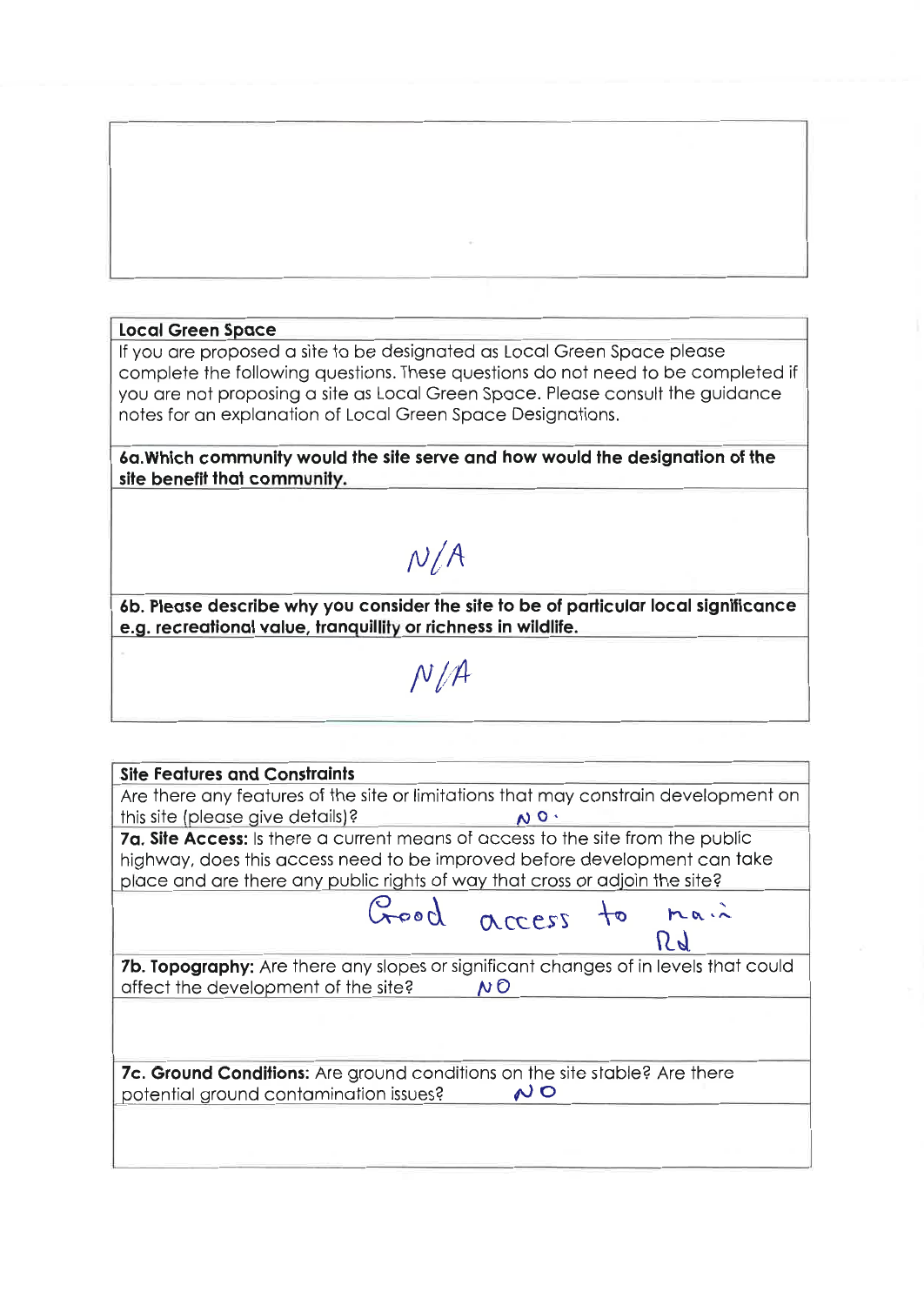| 7d. Flood Risk: Is the site liable to river, ground water or surface water flooding and<br>if so what is the nature, source and frequency of the flooding?                                                                                                                   |
|------------------------------------------------------------------------------------------------------------------------------------------------------------------------------------------------------------------------------------------------------------------------------|
| んん                                                                                                                                                                                                                                                                           |
| <b>7e. Legal Issues:</b> Is there land in third party ownership, or access rights, which must<br>be acquired to develop the site, do any restrictive covenants exist, are there any<br>existing tenancies?                                                                   |
|                                                                                                                                                                                                                                                                              |
| 7f. Environmental Issues: Is the site located next to a watercourse or mature<br>woodland, are there any significant trees or hedgerows crossing or bordering the<br>site are there any known features of ecological or geological importance on or<br>adjacent to the site? |
|                                                                                                                                                                                                                                                                              |
| 7g. Heritage Issues: Are there any listed buildings, Conservation Areas, Historic<br>Parklands or Schedules Monuments on the site or nearby? If so, how might the<br>site's development affect them?                                                                         |
|                                                                                                                                                                                                                                                                              |
| 7h. Neighbouring Uses: What are the neighbouring uses and will either the<br>proposed use or neighbouring uses have any implications?                                                                                                                                        |
| NONe                                                                                                                                                                                                                                                                         |
| 7i. Existing uses and Buildings: are there any existing buildings or uses that need to<br>be relocated before the site can be developed.                                                                                                                                     |
|                                                                                                                                                                                                                                                                              |
| 7j. Other: (please specify):                                                                                                                                                                                                                                                 |
|                                                                                                                                                                                                                                                                              |
|                                                                                                                                                                                                                                                                              |

 $\lambda$ 

| <b>Utilities</b><br>8a. Which of the following are likely to be readily available to service the site and<br>enable its development? Please provide details where possible. |     |    |        |
|-----------------------------------------------------------------------------------------------------------------------------------------------------------------------------|-----|----|--------|
|                                                                                                                                                                             | Yes | Nο | Unsure |
| Mains water supply                                                                                                                                                          |     |    |        |
| Mains sewerage                                                                                                                                                              |     |    |        |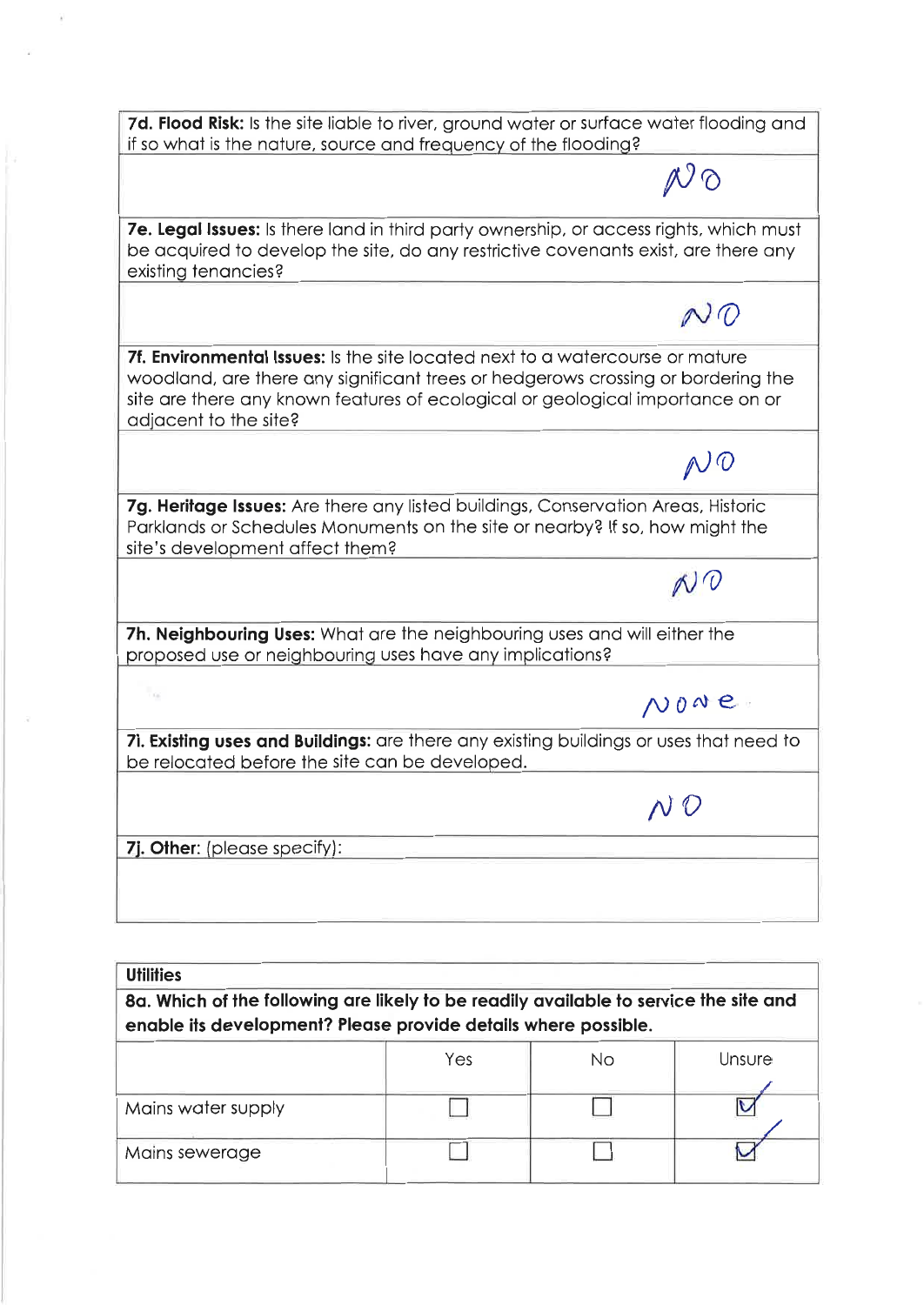| 8b. Please provide any further information on the utilities available on the site: |  |  |  |
|------------------------------------------------------------------------------------|--|--|--|
|                                                                                    |  |  |  |
|                                                                                    |  |  |  |
|                                                                                    |  |  |  |
|                                                                                    |  |  |  |

# **Availability** 9a. Please indicate when the site could be made available for the land use or development proposed. M Immediately П 1 to 5 years (by April 2021) 5 - 10 years (between April 2021 and 2026) 10 - 15 years (between April 2026 and 2031) □ 15 - 20 years (between April 2031 and 2036) Ħ 9b. Please give reasons for the answer given above. Housing needed<br>(affordable)

# **Market Interest**

10. Please choose the most appropriate category below to indicate what level of market interest there is/has been in the site. Please include relevant dates in the comments section. Not now GO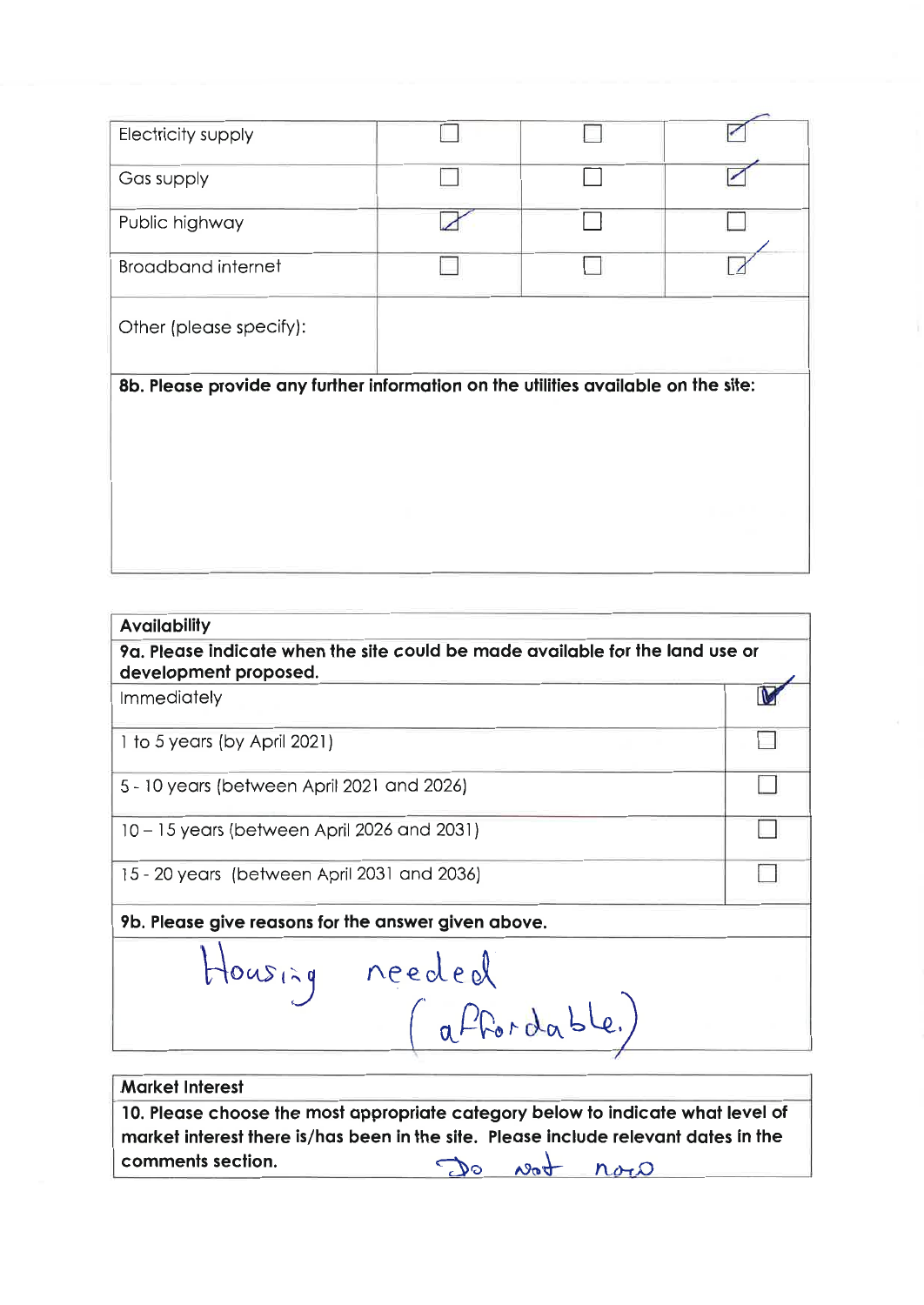|                                                 | Yes | Comments           |
|-------------------------------------------------|-----|--------------------|
| Site is owned by a<br>developer/promoter        |     | N <sub>O</sub>     |
| Site is under option to a<br>developer/promoter |     | $N$ ot<br>$N_{01}$ |
| Enquiries received                              |     | noo<br>not         |
| Site is being marketed                          |     | N <sub>0</sub>     |
| None                                            |     | Nome               |
| Not known                                       |     | $\mu_{\rm n}$      |

 $\omega$ 

 $\sim$ 

| <b>Delivery</b>                                                                                                  |  |
|------------------------------------------------------------------------------------------------------------------|--|
| 11a. Please indicate when you anticipate the proposed development could be<br>begun.                             |  |
| Up to 5 years (by April 2021)                                                                                    |  |
| 5 - 10 years (between April 2021 and 2026)                                                                       |  |
| 10 – 15 years (between April 2026 and 2031)                                                                      |  |
| 15 - 20 years (between April 2031 and 2036)                                                                      |  |
| 11b. Once started, how many years do you think it would take to complete the<br>proposed development (if known)? |  |
| $n_{0}$ + $n_{0}n_{0}$                                                                                           |  |

| <b>Viability</b><br>12a. You acknowledge that there are likely to be policy requirements                                                                                                                                                                                                                                                                              |     |           |        |
|-----------------------------------------------------------------------------------------------------------------------------------------------------------------------------------------------------------------------------------------------------------------------------------------------------------------------------------------------------------------------|-----|-----------|--------|
| and Community Infrastructure Levy (CIL) costs to be met which will be in<br>addition to the other development costs of the site (depending on the<br>type and scale of land use proposed). These requirements are likely to<br>include but are not limited to: Affordable Housing; Sports Pitches &<br><b>Children's Play Space and Community Infrastructure Levy</b> |     |           |        |
|                                                                                                                                                                                                                                                                                                                                                                       | Yes | <b>No</b> | Unsure |
| 12b. Do you know if there are there any abnormal<br>costs that could affect the viability of the site e.g.<br>infrastructure, demolition or ground conditions?                                                                                                                                                                                                        |     |           |        |
| 12c. If there are abnormal costs associated with the site please provide details:                                                                                                                                                                                                                                                                                     |     |           |        |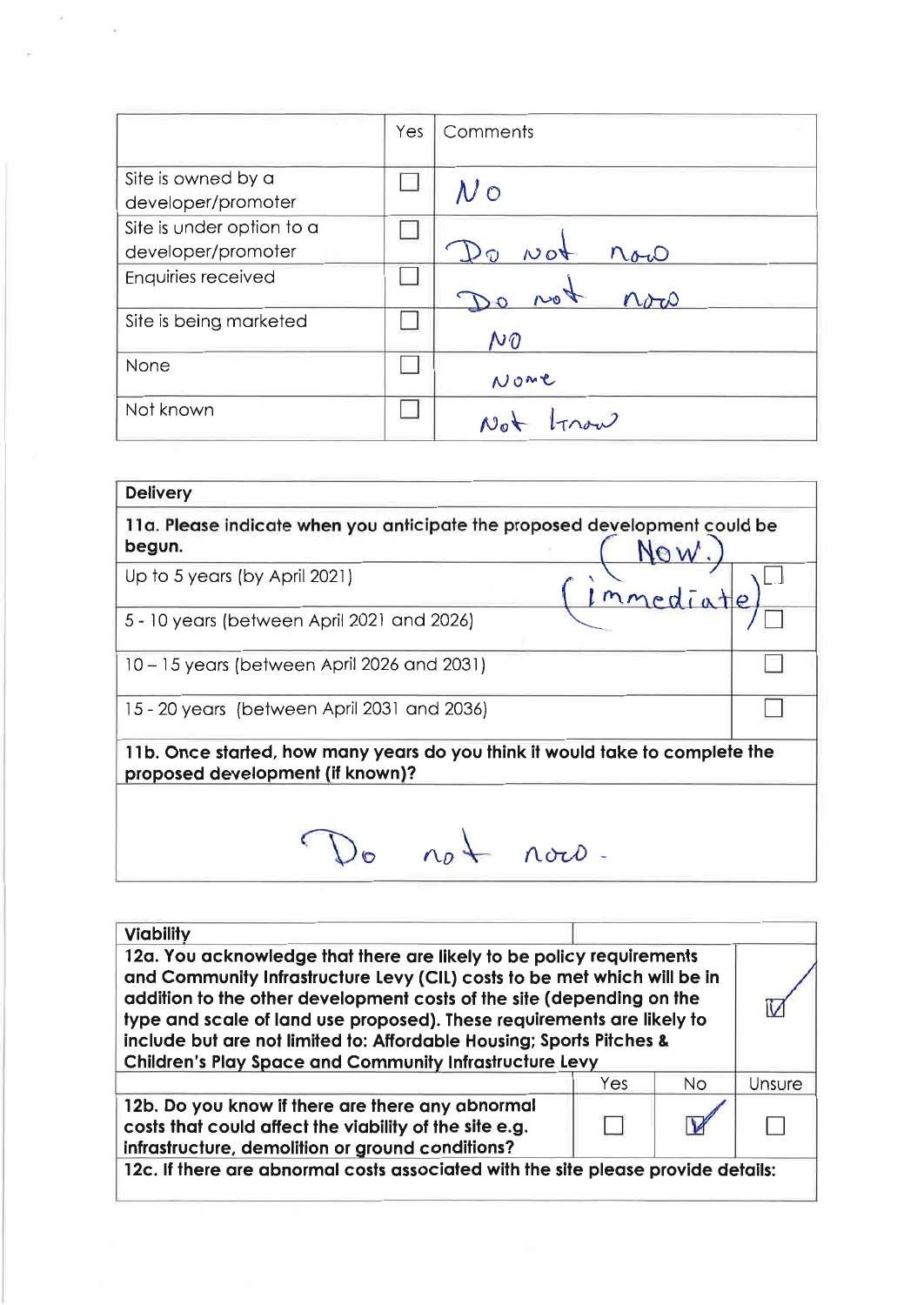12d. Do you consider that the site is currently viable for its proposed use taking into account any and all current planning policy and CIL considerations and other abnormal development costs associated with the site?

 $\Box$  $\overline{\mathsf{V}}$ n  $\sqrt{\varphi}$ 

12e. Please attach any viability assessment or development appraisal you have undertaken for the site, or any other evidence you consider helps demonstrate the All Maix services close viability of the site. buy

Close to schools Close to main Rd. + by pass. Good Frontage Road wise Plose to. Hellesdon a Norwich Drayton Taverham Good Bus Routes. Horford

**Other Relevant Information** 

13. Please use the space below to for additional information or further explanations on any of the topics covered in this form

Excellent site for housing. Marvellous Road Frontage. A good site for development<br>Close to a (major air port) and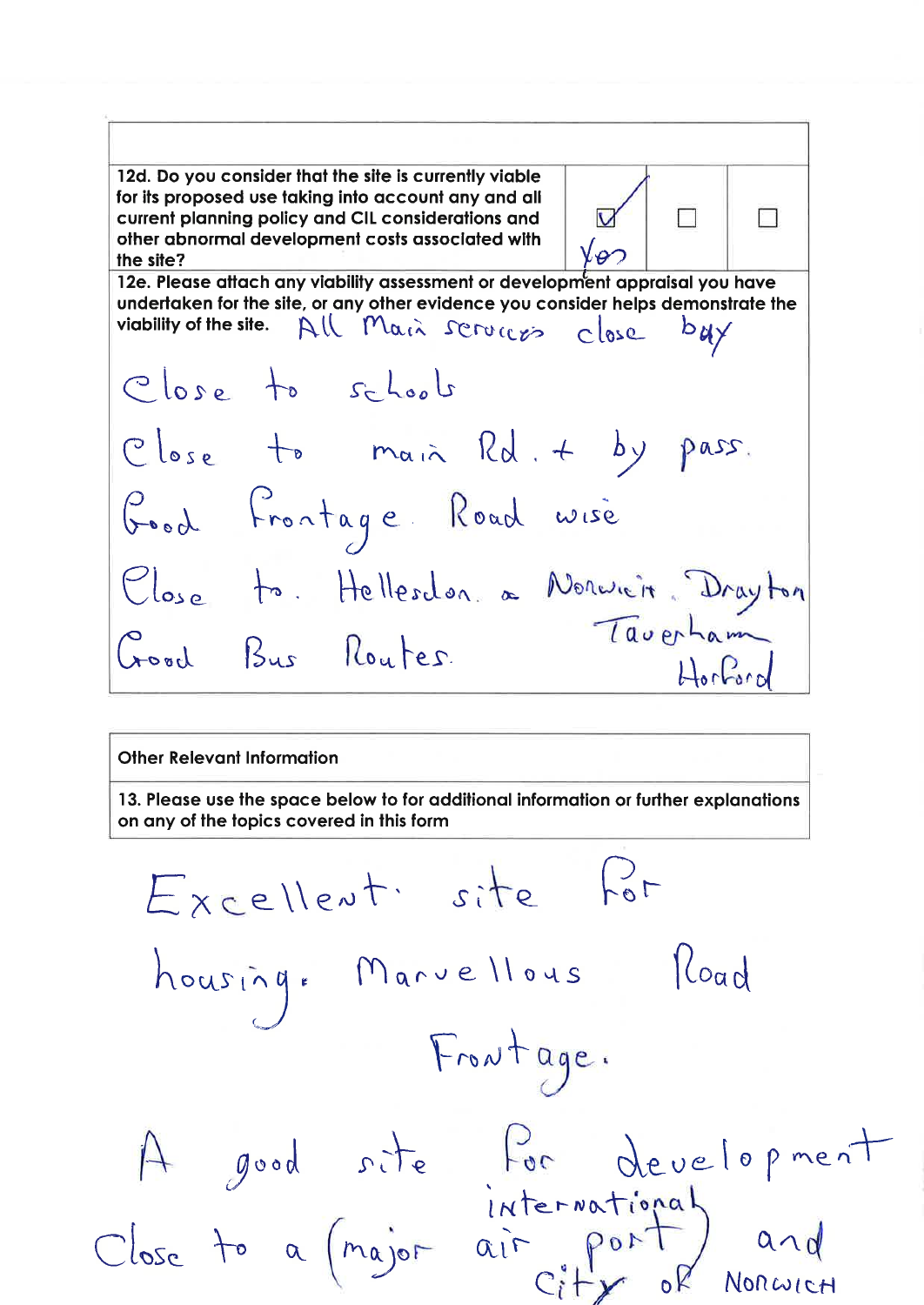| <b>Check List</b>                                                |  |
|------------------------------------------------------------------|--|
| <b>Your Details</b>                                              |  |
| Site Details (including site location plan)                      |  |
| Site Ownership                                                   |  |
| <b>Current and Historic Land Uses</b>                            |  |
| Proposed Future Uses                                             |  |
| Local Green Space (Only to be completed for proposed Local Green |  |
| <b>Space Designations)</b>                                       |  |
| <b>Site Features and Constraints</b>                             |  |
| <b>Utilities</b>                                                 |  |
| Availability                                                     |  |
| Market Interest                                                  |  |
| Delivery                                                         |  |
| <b>Viability</b>                                                 |  |
| Other Relevant Information                                       |  |
| Declaration                                                      |  |

# 14. Disclaimer

I understand that:

Data Protection and Freedom of Information

The Data Controller of this information under the General Data Protection Regulation (GDPR)2018 / Data Protection Act 1998 will be Norfolk County Council, which will hold the data on behalf of Broadland District Council, Norwich City Council and South Norfolk District Council. The purposes of collecting this data are: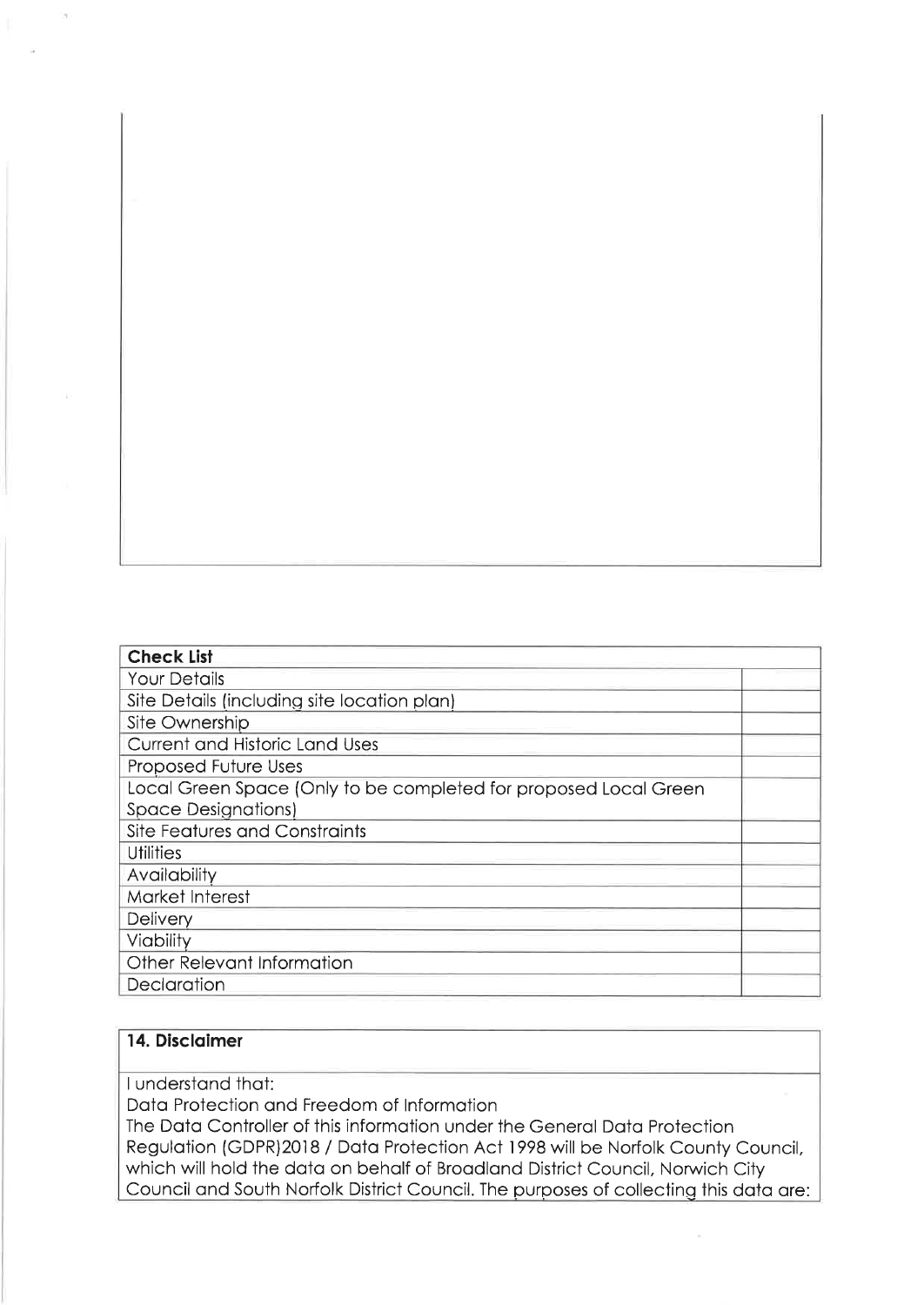- to assist in the preparation of the Greater Norwich Local Plan
- to contact you, if necessary, regarding the answers given in your form
- to evaluate the development potential of the submitted site for the uses proposed within the form

lhe Site Submission response forms received as part of the Greater Norwich Local Plan Regulation 18 Consultation will be published and made available for public viewing. By submitting this form you are consenting to the details about you and your individual sites being stored by Norfolk County Council, and the details being published for consultation purposes. Any information you consider to be confidential is clearly marked in the submitted response form and you have confirmed with the Council(s) in advance that such information can be kept confidential as instructed in the Greater Norwich Local Plan: Regulation 18 "- Site Submission Guidance Notes.

See our Privacy notice here http://www.greaternorwichlocalplan.org.uk/ for information on how we manage your personal information

# **Declaration**

I agree that the details within this form can be held by Norfolk County Council and that those details can be made available for public viewing and shared with Broadland District Council, Norwich City Council and South Norfolk Council for the purposes specified in the disclaimer above.

Date 08/11/18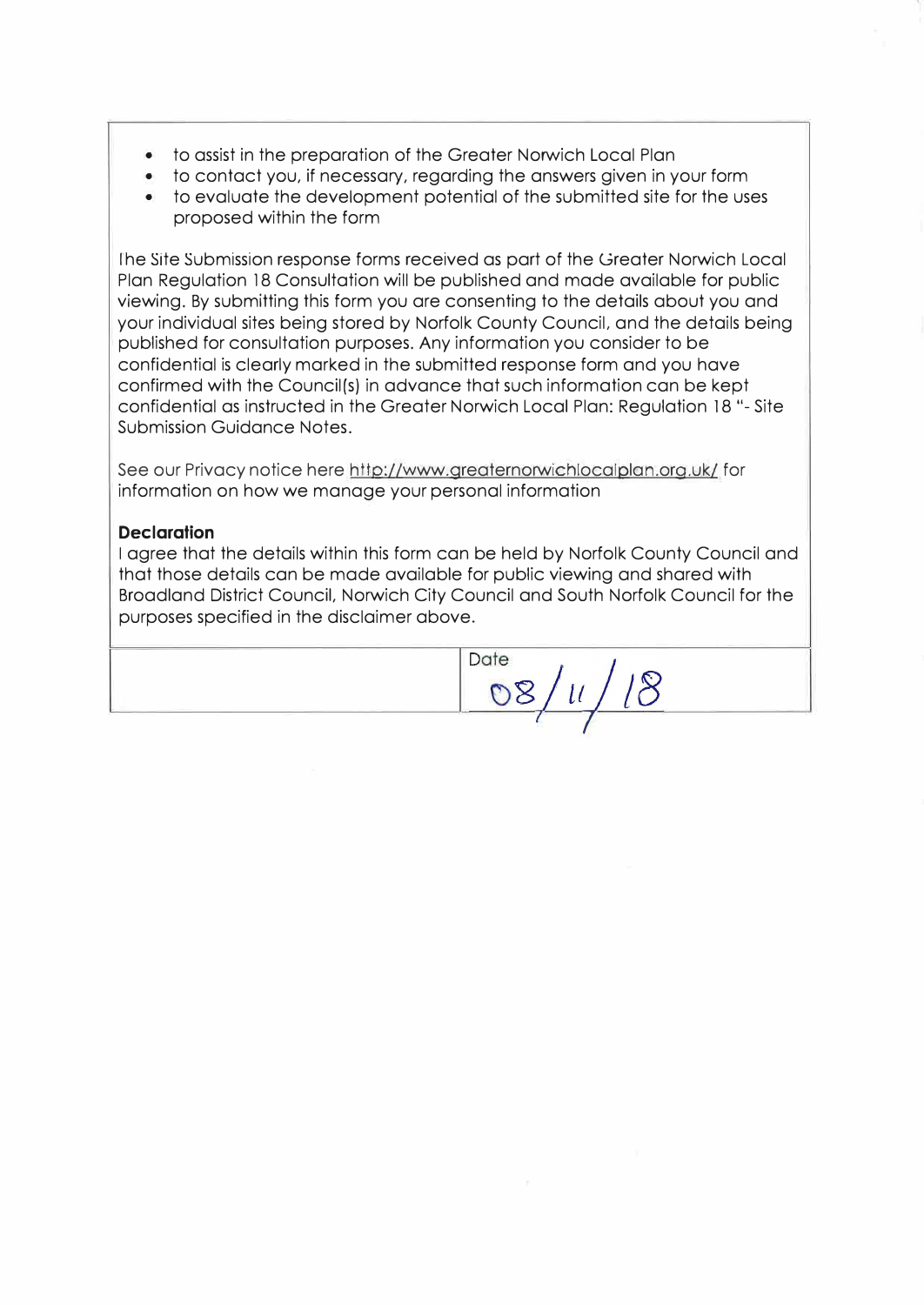

20:04 Sun 4 Nov

dup.org.uk

**SOUTE**